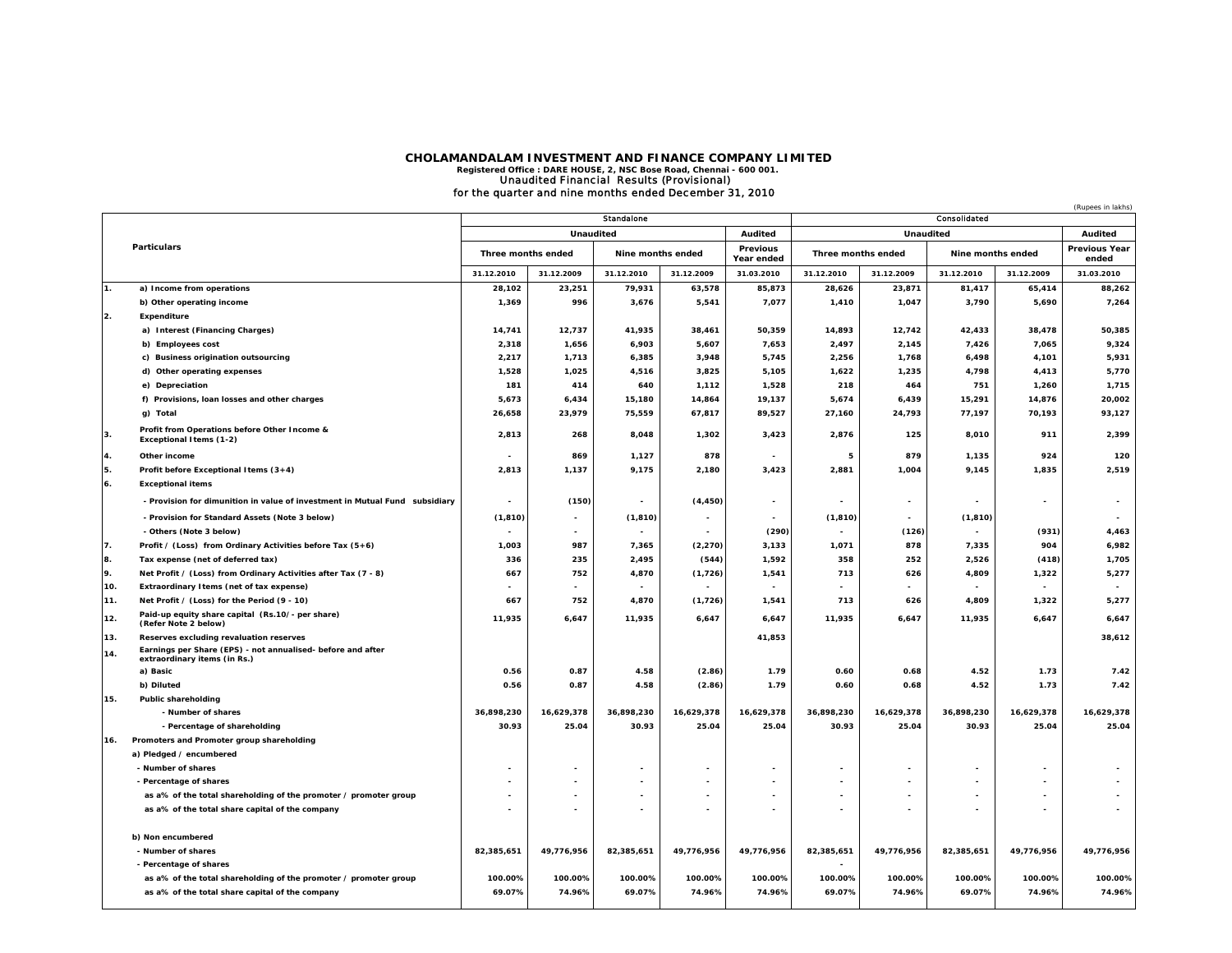- 1. The above statement of Unaudited Financial Results (Provisional) for the quarter and nine months ended December 31, 2010 was reviewed by the Audit Committee and approved by the Board of Directors at their respective meetings held on January 27, 2011. The same has also been subjected to a limited review by the Statutory Auditors. The limited review of the financial results of two subsidiaries for the quarter and nine months ended December 31, 2010, has been carried out by the statutory auditors of the respective companies.
- 2.Pursuant to the approval of the shareholders at an extraordinary general meeting held on October 6, 2010, the Company on October 12, 2010 allotted 93,75,000 equity shares of Rs.10/- each at Rs.160/- per share aggregating to Rs.150 crores to 6 investors including International Finance Corporation (IFC Washington) on a preferential basis.
- 3.a) The Reserve Bank of India (RBI) vide its Notification No.DNBS.222/CGM(US)-2011 dated 17.01.2011 has issued directions to all NBFC's to make a provision of 0.25% on the standard assets with immediate effect. Accordingly, the Company has made a first time provision during the quarter of Rs.1,810 lacs on the standard assets excluding personal loans outstanding as at December 31, 2010 as an exceptional item. The above includes provision for the quarter of Rs.248 lacs. Apart from this, the Company has provision of Rs.3,000 lakhs on the standard assets of personal loans outstanding as at December 31, 2010 which is well above the RBI requirements.

b) Exceptional Item (Others) for the year ended March 31, 2010 for standalone results is net of Loss on sale of investment in subsidiaries - Rs 4,722 lakhs, Reversal of Provision for dimunition in value of investment in subsidiary-Rs 2,353 lakhs and Profit on Sale of Land and Building-Rs 2,079 lakhs.

c) Exceptional Item (Others) for the year ended March 31, 2010 for consolidated results is net of Profit on sale of investment in subsidiaries-Rs 3,078 lakhs, Profit on sale of land and building - Rs 2,079 lakhs and Loss on account of securities under AMC Operations - Rs 694 lakhs.

d) Exceptional item (Others) for the nine months ended December 31, 2009 for consolidated results consists of loss on account of securities under AMC Operations Rs.671 lakhs and write off of Goodwill on Consolidation of Subsidiaries Rs.260 lakhs. Exceptional item (Others) for the quarter ended December 31, 2009 relates to loss on account of securities under AMC operations

- 4.During the current quarter, the Compensation and Nomination Committee at its meeting held on January 27, 2011, approved a grant of 504,300 options to certain employees of the Company and its Subsidiaries. Each option is exercisable for 1 equity share of Rs.10 each on payment of the requisite exercise price to the Company being a price of Rs.187.60 per share. All these options vest over a period of 4 years. The total outstanding employee stock options (net of cancellation / lapses) as at December 31, 2010 is 498,762.
- 5.Segmental Reporting: The Company is primarily engaged in the business of financing. All the activities of the Company revolve around the main business in India. As such there are no separate reportable segments as per Accounting Standard (AS) 17 "Segment Reporting" in respect of the Company. The Segmental Reporting in respect of the Consolidated Accounts is given in Appendix 1.
- 6. During the quarter ended December 31, 2010, no investor complaint was received. There were no unresolved investor complaints pending either at the beginning or end of the quarter.
- 7.Prior period figures have been regrouped wherever necessary to conform to the current period presentation.

On behalf of the Board

Place : Chennai

Date : January 27, 2011 **Managing Director**

**visit us at www.cholafinance.com**

**Vellayan Subbiah**